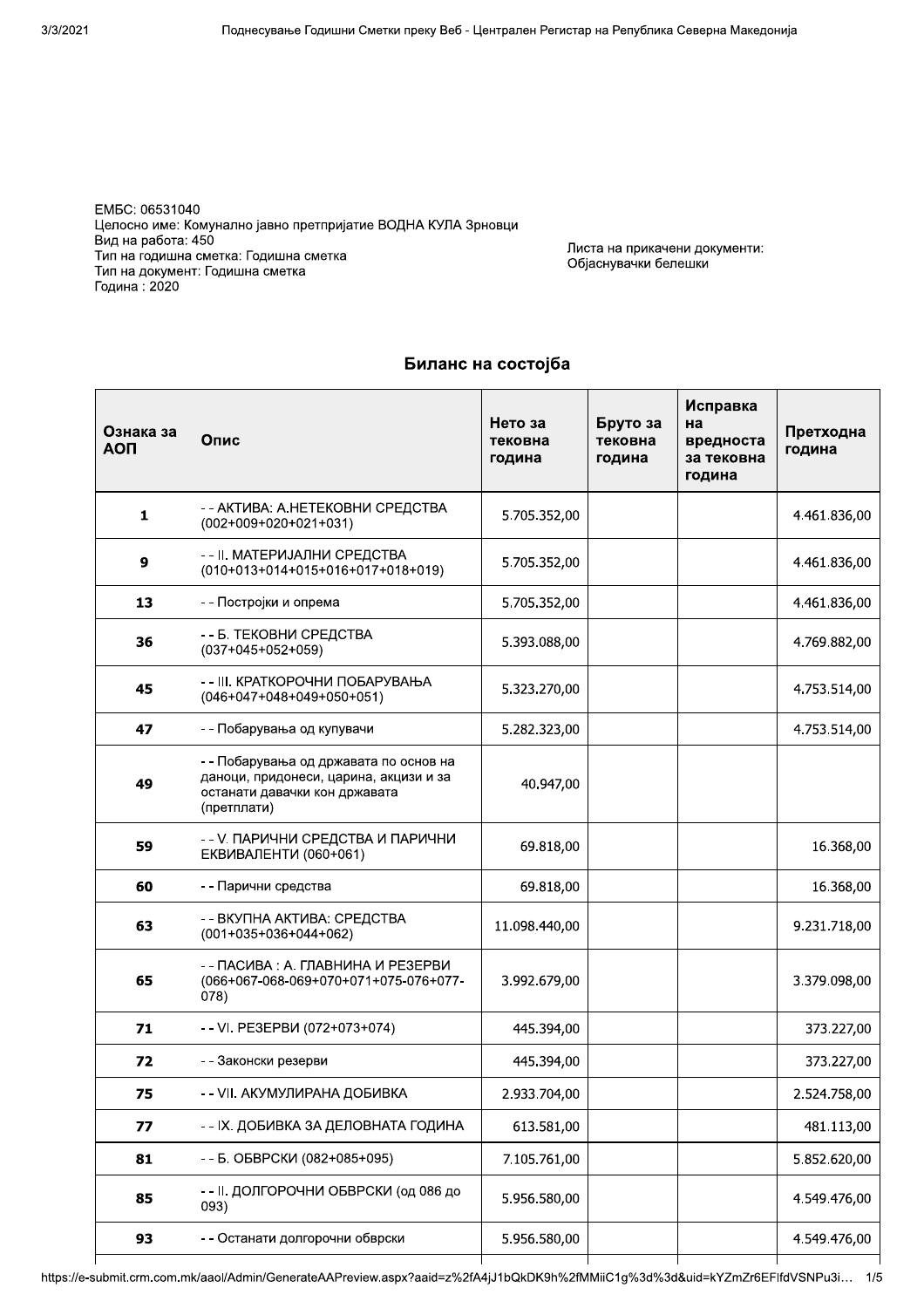3/3/2021

Поднесување Годишни Сметки преку Веб - Централен Регистар на Република Северна Македонија

| 95  | - - IV. КРАТКОРОЧНИ ОБВРСКИ (од 096 до<br>108)                                | 1.149.181,00  |  | 1.303.144,00 |
|-----|-------------------------------------------------------------------------------|---------------|--|--------------|
| 97  | - - Обврски спрема добавувачи                                                 | 875.171,00    |  | 920.714,00   |
| 99  | - - Обврски за даноци и придонеси на<br>плата и на надомести на плати         | 54.516,00     |  | 72.517,00    |
| 100 | - - Обврски кон вработените                                                   | 109.365,00    |  | 136.827,00   |
| 101 | - - Тековни даночни обврски                                                   | 68.930,00     |  | 31.816,00    |
| 108 | - - Останати краткорочни обврски                                              | 41.199,00     |  | 141.270,00   |
| 111 | - - ВКУПНО ПАСИВА : ГЛАВНИНА,<br>РЕЗЕРВИ И ОБВРСКИ<br>$(065+081+094+109+110)$ | 11.098.440,00 |  | 9.231.718,00 |

## Биланс на успех

| Ознака<br>3a<br><b>AON</b> | Опис                                                                           | Нето за<br>тековна<br>година | Бруто<br>за<br>тековна<br>година | Исправка<br>на<br>вредноста<br>за тековна<br>година | Претходна<br>година |
|----------------------------|--------------------------------------------------------------------------------|------------------------------|----------------------------------|-----------------------------------------------------|---------------------|
| 201                        | - - І. ПРИХОДИ ОД РАБОТЕЊЕТО (202+203+206)                                     | 4.199.682,00                 |                                  |                                                     | 4.320.412,00        |
| 202                        | - - Приходи од продажба                                                        | 3.945.988,00                 |                                  |                                                     | 4.250.412,00        |
| 203                        | - - Останати приходи                                                           | 253.694,00                   |                                  |                                                     | 70.000,00           |
| 207                        | - - II. РАСХОДИ ОД РАБОТЕЊЕТО<br>(208+209+210+211+212+213+218+219+220+221+222) | 3.578.750,00                 |                                  |                                                     | 3.783.493,00        |
| 208                        | - - Трошоци за суровини и други материјали                                     | 332.445,00                   |                                  |                                                     | 437.801,00          |
| 211                        | - - Услуги со карактер на материјални трошоци                                  | 85.246,00                    |                                  |                                                     | 112.319,00          |
| 212                        | - - Останати трошоци од работењето                                             | 235.705,00                   |                                  |                                                     | 246.689,00          |
| 213                        | - - Трошоци за вработени (214+215+216+217)                                     | 2.673.117,00                 |                                  |                                                     | 2.649.285,00        |
| 214                        | - - Плати и надоместоци на плата (нето)                                        | 1.464.327,00                 |                                  |                                                     | 1.472.565,00        |
| 215                        | - - Трошоци за даноци на плати и надоместоци на<br>плата                       | 92.520,00                    |                                  |                                                     | 90.498,00           |
| 216                        | - - Придонеси од задолжително социјално<br>осигурување                         | 612.471,00                   |                                  |                                                     | 591.504,00          |
| 217                        | - - Останати трошоци за вработените                                            | 503.799,00                   |                                  |                                                     | 494.718,00          |
| 218                        | - - Амортизација на материјалните и<br>нематеријалните средства                | 252.237,00                   |                                  |                                                     | 120.261,00          |
| 222                        | - - Останати расходи од работењето                                             |                              |                                  |                                                     | 217.138,00          |
| 234                        | - - IV. ФИНАНСИСКИ РАСХОДИ<br>(235+239+240+241+242+243)                        | 7.351,00                     |                                  |                                                     | 939,00              |
| 239                        | - - Расходи по основ на камати од работење со<br>неповрзани друштва            | 7.351,00                     |                                  |                                                     | 939,00              |
| 246                        | - - Добивка од редовното работење (201+223+244)-<br>(204-205+207+234+245)      | 613.581,00                   |                                  |                                                     | 535.980,00          |
| 250                        | - - Добивка пред оданочување (246+248) или (246-<br>249)                       | 613.581,00                   |                                  |                                                     | 535.980,00          |
| 252                        | - - Данок на добивка                                                           |                              |                                  |                                                     | 54.867,00           |
|                            | - - НЕТО ДОБИВКА ЗА ДЕЛОВНАТА ГОДИНА (250-                                     |                              |                                  |                                                     |                     |

https://e-submit.crm.com.mk/aaol/Admin/GenerateAAPreview.aspx?aaid=z%2fA4jJ1bQkDK9h%2fMMiiC1g%3d%3d&uid=kYZmZr6EFIfdVSNPu3i... 2/5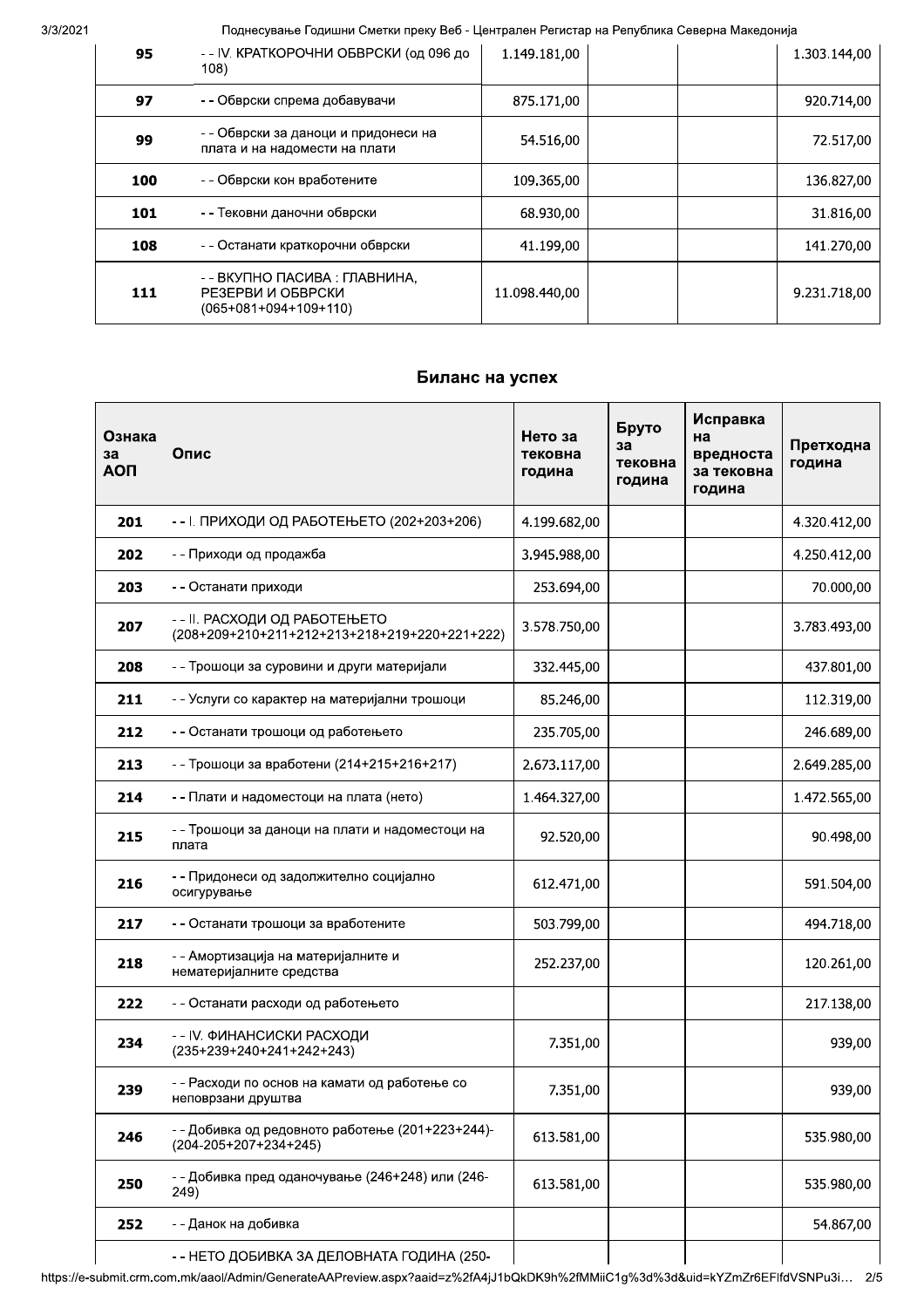#### Поднесување Годишни Сметки преку Веб - Централен Регистар на Република Северна Македонија

| 255 | 252+253-254)                                                                                                      | 613.581,00 | 481.113,00 |
|-----|-------------------------------------------------------------------------------------------------------------------|------------|------------|
| 257 | - - Просечен број на вработени врз основа на часови<br>на работа во пресметковниот период (во апсолутен<br>износ) | 6,00       | 7,00       |
| 258 | - - Број на месеци на работење (во апсолутен износ)                                                               | 12,00      | 12,00      |
| 269 | - - Добивка за годината                                                                                           | 613.581,00 | 481.113,00 |
| 288 | - - Вкупна сеопфатна добивка за годината (269+286)<br>или (286-270)                                               | 613.581,00 | 481.113,00 |

### Државна евиденција

| Ознака за<br><b>AON</b> | Опис                                                                                                                                                                                                                                                                      | Нето за<br>тековна<br>година | Бруто за<br>тековна<br>година | Исправка<br>на<br>вредноста<br>за тековна<br>година | Претходна<br>година |
|-------------------------|---------------------------------------------------------------------------------------------------------------------------------------------------------------------------------------------------------------------------------------------------------------------------|------------------------------|-------------------------------|-----------------------------------------------------|---------------------|
| 615                     | - - Сегашна вредност на компјутерска<br>опрема (< или = АОП 013 од БС)                                                                                                                                                                                                    | 9.952,00                     |                               |                                                     | 19.877,00           |
| 626                     | - - Побарувања по основ на продажба на<br>стоки и услуги и аванси дадени на<br>нефинансиски трговски друштва во<br>приватна и државна сопственост и јавни<br>препријатија во земјата (< или=АОП<br>006+АОП 017+АОП 030+ АОП 046+ АОП<br>047+АОП 048 ОД БС)                | 5.282.323,00                 |                               |                                                     |                     |
| 629                     | - - Останати побарувања од органи на<br>законодавна, извршна и судска власт,<br>ФПИОСМ, ФЗОРСМ, АВРСМ, единици на<br>локална самоуправа и други правни лица<br>финансирани од буџет (< или= АОП<br>034+AON 035+AON 047+AON 049+AON<br>051+АОП 062 ОД БС)                  | 40.947,00                    |                               |                                                     |                     |
| 635                     | - - Обврски по основ на набавка на стоки и<br>услуги и аванси (краткорочни трговски<br>кредити) примени од нефинансиски<br>трговски друштва во приватна и државна<br>сопственост и јавни препријатија во<br>земјата(< или =АОП 096+АОП 097+ АОП<br>098+АОП 108 ОД БС)     | 875.171,00                   |                               |                                                     |                     |
| 638                     | - - Останати обврски кон органи на<br>законодавна, извршна и судска власт,<br>ФПИОСМ, ФЗОРСМ, АВРСМ, единици на<br>локална самоуправа и други правни лица<br>финансирани од буџет (< или=АОП<br>092+AON 093+AON 094+ AON 099+ AON<br>101+ АОП 107+АОП 108+ АОП 109 ОД БС) | 123.446,00                   |                               |                                                     |                     |
| 640                     | - - Приходи од продажба на стоки и услуги<br>(АОП 641+ АОП 642) (< или = АОП 202 од<br>БУ)                                                                                                                                                                                | 3.945.988,00                 |                               |                                                     | 3.815.610,00        |
| 642                     | - - Приходи од продажба на услуги (< или =<br>АОП 202 од БУ)                                                                                                                                                                                                              | 3.945.988,00                 |                               |                                                     | 3.815.610,00        |
| 655                     | - - Наплатени отпишани побарувања и<br>приходи од отпис на обврски (< или = АОП<br>203 од БУ)                                                                                                                                                                             | 122.021,00                   |                               |                                                     |                     |
| 657                     | - - Приходи од премии, субвенции, дотации<br>и донации (< или = АОП 203 од БУ)                                                                                                                                                                                            | 131.500,00                   |                               |                                                     |                     |
| 661                     | - - Останати приходи од работењето (< или<br>= АОП 203 од БУ)                                                                                                                                                                                                             | 173,00                       |                               |                                                     |                     |
| 668                     | - - Трошоци за суровини и материјали (<                                                                                                                                                                                                                                   | 130.334,00                   |                               |                                                     |                     |

https://e-submit.crm.com.mk/aaol/Admin/GenerateAAPreview.aspx?aaid=z%2fA4jJ1bQkDK9h%2fMMiiC1g%3d%3d&uid=kYZmZr6EFIfdVSNPu3i... 3/5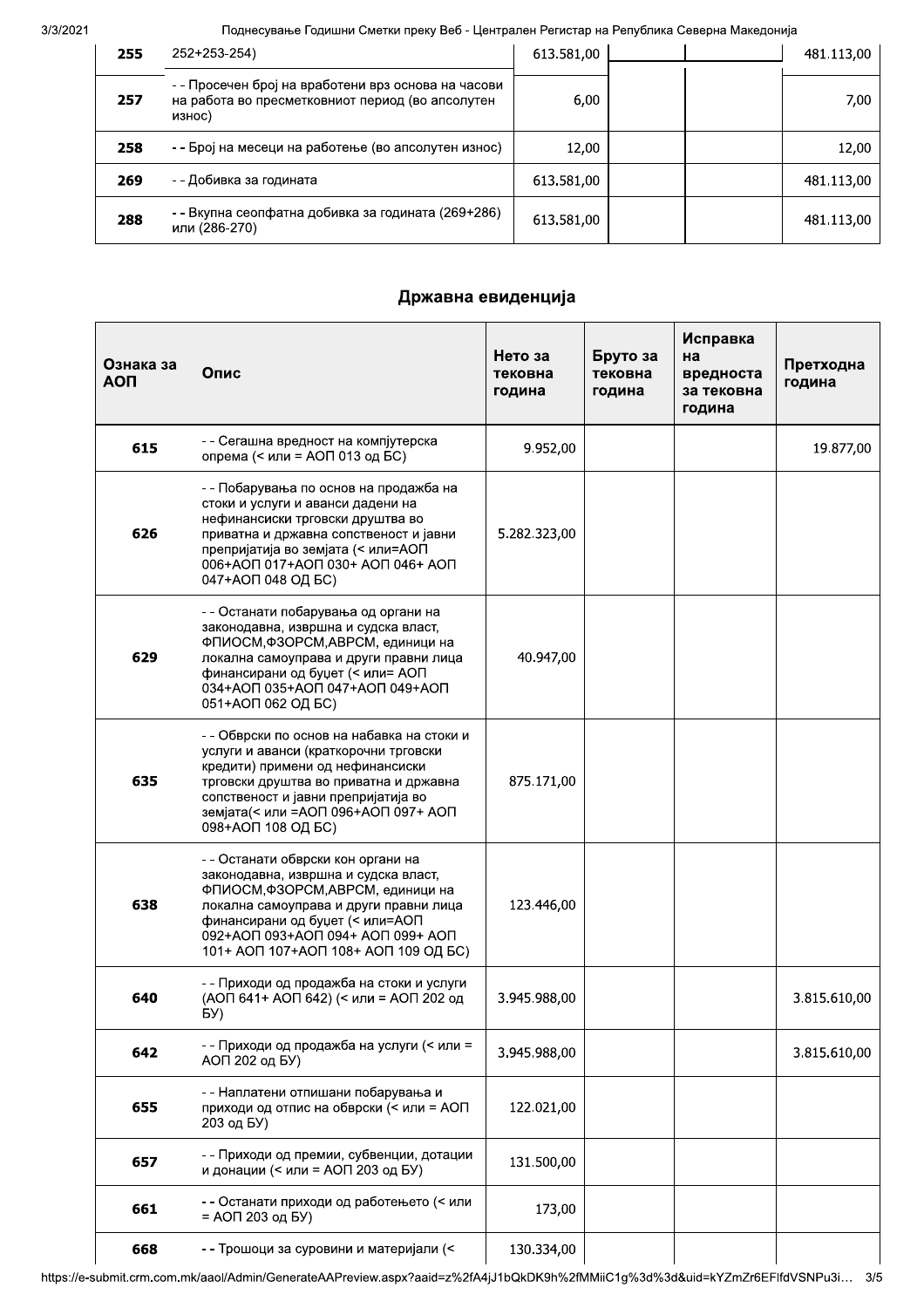#### 3/3/2021

Поднесување Годишни Сметки преку Веб - Централен Регистар на Република Северна Македонија

|     | или = АОП 208 од БУ)                                                                             |            |  |            |
|-----|--------------------------------------------------------------------------------------------------|------------|--|------------|
| 669 | - - Огрев, гориво и мазива (< или = АОП<br>208 од БУ)                                            | 84.087,00  |  | 175.000,00 |
| 671 | - - Канцелариски материјали (< или = АОП<br>208 од БУ)                                           | 4.345,00   |  |            |
| 678 | - - Потрошени резервни делови и<br>материјали за одржување (< или = АОП<br>208 од БУ)            | 103.646,00 |  | 251.234,00 |
| 679 | - - Отпис на ситен инвентар, амбалажа и<br>автогуми (во производство) (< или = АОП<br>208 од БУ) | 10.033,00  |  |            |
| 680 | - - Транспортни услуги во земјата (< или =<br>АОП 211 од БУ)                                     | 13.500,00  |  |            |
| 682 | - - ПТТ услуги во земјата (< или = АОП 211<br>од БУ)                                             | 24.653,00  |  | 10.172,00  |
| 684 | - - Надворешни услуги за изработка на<br>производи (вон производство) (< или =<br>АОП 211 од БУ) | 32.000,00  |  |            |
| 685 | - - Производствени и занаетчиски услуги (<<br>или = АОП 211 од БУ)                               | 15.093,00  |  | 24.716,00  |
| 695 | - - Регрес за годишен одмор (< или = АОП<br>217 од БУ)                                           | 63.333,00  |  | 23.331,00  |
| 699 | - - Дневници за службени патувања (< или<br>= АОП 217 од БУ)                                     |            |  | 6.040,00   |
| 709 | - - Репрезентација (< или = АОП 212 од БУ)                                                       | 2.883,00   |  |            |
| 711 | - - Надомест за банкарски услуги (< или =<br>АОП 212 од БУ)                                      | 38.837,00  |  | 19.410,00  |
| 712 | - - Даноци кои не зависат од резултатот (<<br>или = АОП 212 од БУ)                               | 15.265,00  |  | 29.635,00  |
| 715 | - - Надоместоци за повремени и<br>привремени работи (< или = АОП 217 од<br>БУ)                   | 440.466,00 |  | 331.574,00 |
| 717 | - - Останати трошоци на работењето (< или<br>= АОП 212 од БУ)                                    | 49.720,00  |  |            |
| 722 | - - Просечен број на вработени врз основа<br>на состојбата на крајот на месецот                  | 6,00       |  | 7,00       |

# Структура на приходи по дејности

| Ознака за<br><b>AON</b> | Опис                                                  | Нето за<br>тековна<br>година | Бруто за<br>тековна<br>година | Исправка<br>на<br>вредноста<br>за тековна<br>година | Претходна<br>година |
|-------------------------|-------------------------------------------------------|------------------------------|-------------------------------|-----------------------------------------------------|---------------------|
| 2293                    | - 36.00 - Собирање, обработка и<br>снабдување со вода | 2.313.793,00                 |                               |                                                     |                     |
| 2294                    | - 37.00 - Отстранување на отпадни води                | 446.938,00                   |                               |                                                     |                     |
| 2295                    | - 38.11 - Собирање на безопасен отпад                 | 1.438.951,00                 |                               |                                                     |                     |

Потпишано од: